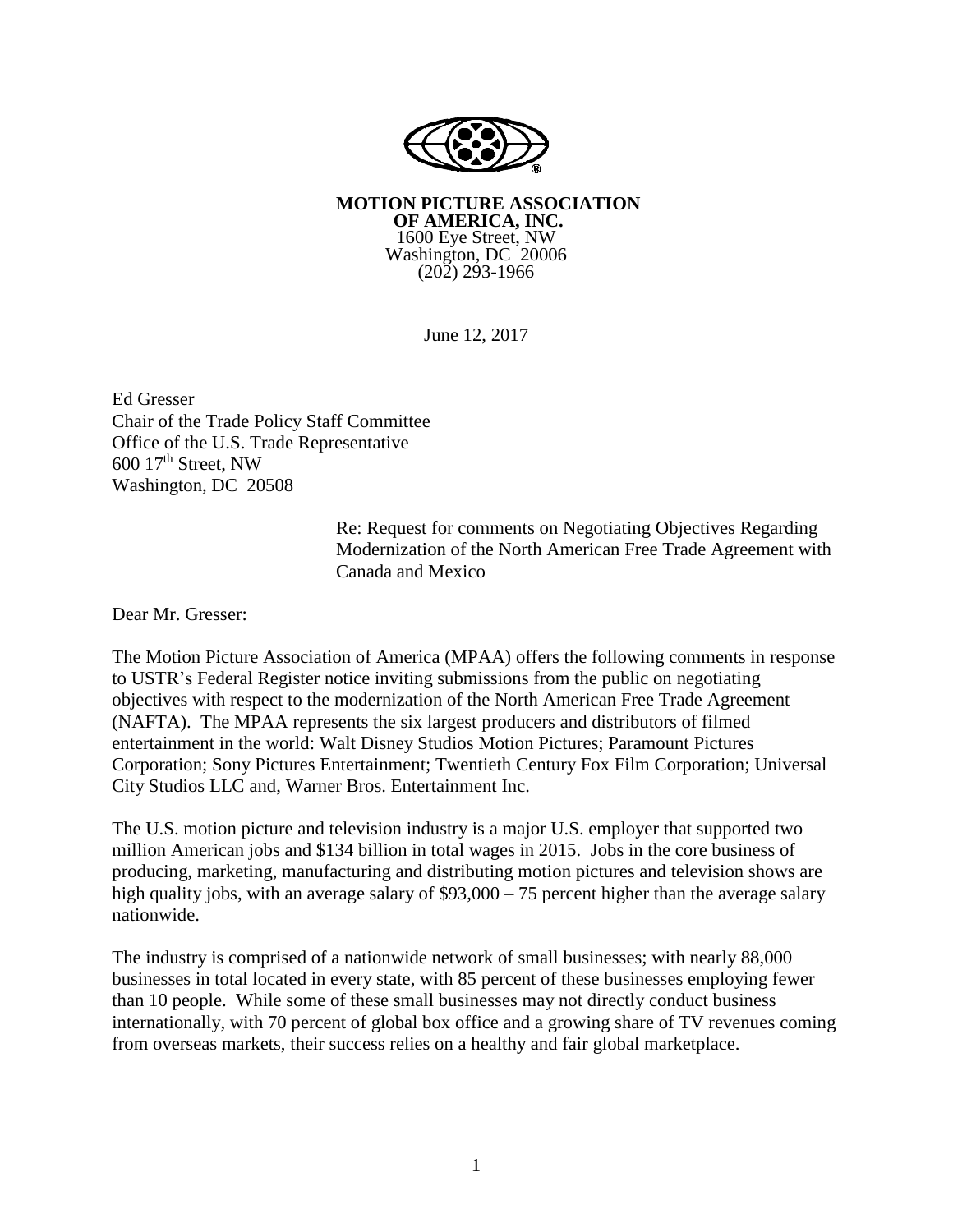Furthermore, the U.S. film and television industry made nearly \$43 billion in payments to over 300,000 local businesses in 2015. The industry also generated \$19.9 billion in public revenues and contributed \$131 billion in sales to the overall economy, up five percent from 2014.

Importantly, the U.S. film and television industry is one of the most highly competitive in the world; one of the few that consistently generates a positive balance of trade in virtually every country in which it does business. Engaged in over 130 countries, it registered \$17.8 billion in exports worldwide in 2015. The industry also had a positive services trade surplus of \$13.3 billion in 2015, or five percent of the total U.S. private sector trade surplus in services. For comparison purposes, exporting four times what it imports, the industry runs a trade surplus larger than each of the surpluses in the advertising, telecommunications, information, and healthrelated services sectors. The U.S. motion picture and television industry has a \$156 million services trade surplus with Mexico and a \$1.194 billion services trade surplus with Canada.

There is every indication that our industry's aforementioned trade surplus will grow under expanded trade in North America. NAFTA laid an important foundation to foster economic integration. The U.S. film and television industry has benefited from this economic integration and the trade rules and market openings accomplished in NAFTA. There is, however, room for improvement.

Perhaps the most notable development since NAFTA's entry into force is the prominence of the digital marketplace. MPAA members have taken full advantage of the opportunities created by the growth and build-out of digital trade and this is reflected in our services trade surplus (\$1.35 billion) with both countries. However, the potential of this critical marketplace has been restrained by the rampant theft of creative content online: almost one-quarter of global internet bandwidth is dedicated to copyright infringement. NAFTA, in its current form, is not equipped to effectively tackle the challenges of today's online marketplace nor harness the opportunities.

The U.S. and our NAFTA partners could benefit from modernizing the NAFTA intellectual property provisions, incorporating digital trade rules into the NAFTA, and building on the market access achieved in 1994, consistent with the negotiating objectives of Trade Promotion Authority. This undertaking should retain the three-party framework and ensure that there is no erosion of the protections and access that exist today. Below is MPAA's initial assessment of negotiating objectives with regard to NAFTA modernization.

# Services and Investment

#### *Mexico*

The NAFTA, like other U.S. FTAs, has a ratchet clause which captures and binds autonomous liberalization post entry into force. Since 1994, Mexico has unilaterally liberalized its film and television sector and this post entry into force liberalization should serve as the starting point for modernizing NAFTA services obligations. For example, although Mexico has a non-conforming measure (NCM) for a 30 percent screen quota, over the years, this quota has been lowered to ten percent. Because of the ratchet clause, Mexico cannot raise its screen quota above ten percent;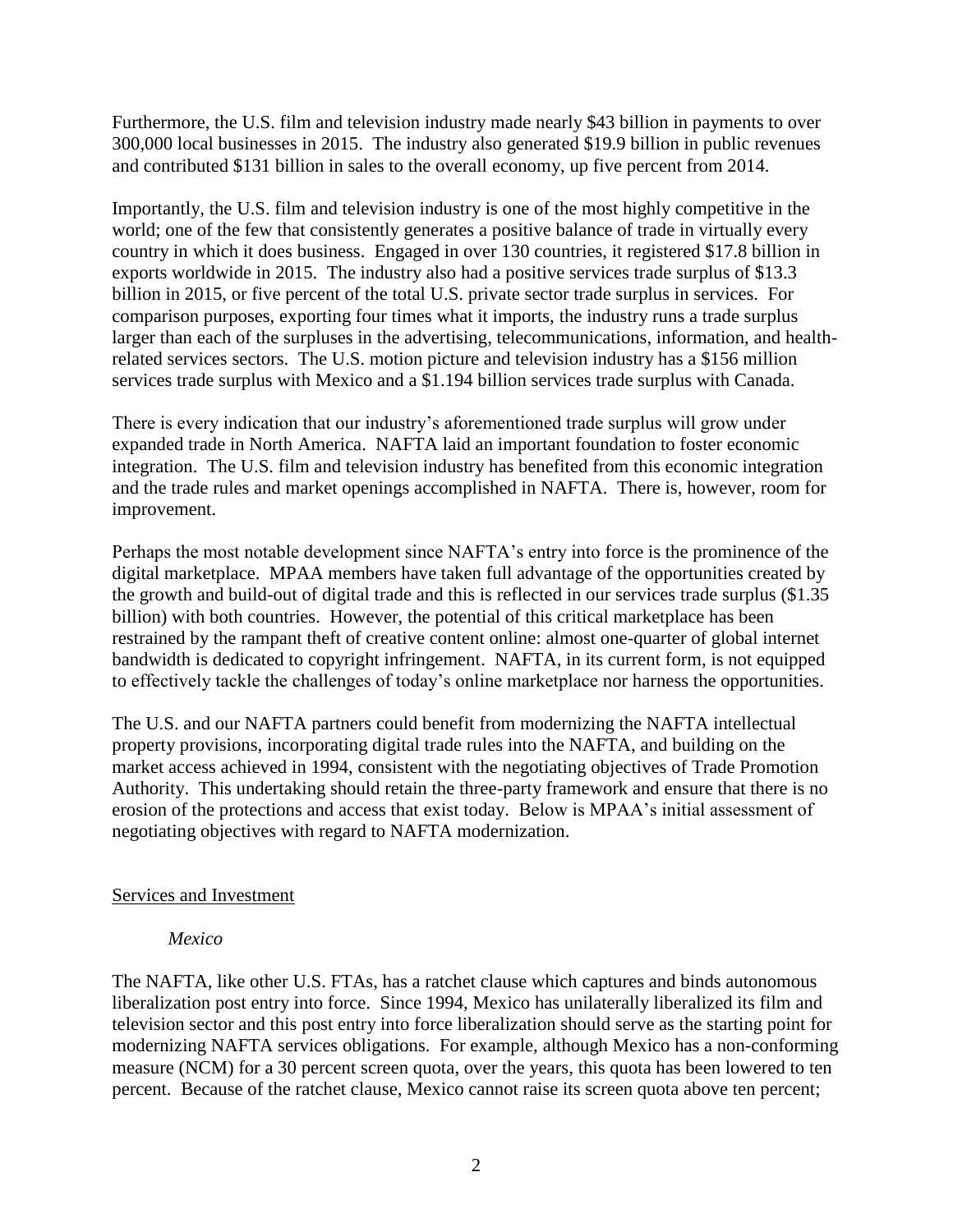this is the appropriate starting point for modernization negotiations. The same is true of Mexico's NCM requiring that the majority of each day's live broadcast programs must feature Mexican nationals; this impractical market access limitation is no longer reflected in Mexican law. The U.S. should work with Mexico to update its Annexes to reflect today's marketplace.

In addition to updating its annexes, MPAA hopes NAFTA will ensure Mexico revises the advertising limitations imposed on foreign broadcasters under the 2012 Federal Telecommunications and Broadcasting Act. This Act aims to promote domestically-made programming through incentives and restrictions on advertising. Foreign broadcasters, which are less likely to exhibit domestically-made content, are forced to abide by both daily and hourly advertising limits while their domestic and free-to-air counterparts are allowed almost twice the daily advertising limit and are not subject to hourly caps. Furthermore, a channel that dedicates 20 percent of its programming to independent domestic content qualifies for an additional five percent bonus in advertising time. This unfair treatment bluntly interrupts existing business models and makes it more difficult to distribute foreign content within Mexico, suppressing U.S. industry's trade surplus.

Further, MPAA recommends that the U.S. use NAFTA modernization as an opportunity to increase foreign ownership of broadcast networks in Mexico. Mexico currently maintains a 49 percent foreign equity cap for broadcast networks. The U.S. FCC recently permitted foreign entities to hold up to 100 percent of a broadcaster, subject to a case-by-case review. The U.S. should seize NAFTA modernization as an opportunity to further improve the investment climate in Mexico for U.S. persons.

#### *Canada*

Canada, much unlike Mexico and the United States, did not take any commitments in the NAFTA for film or television services and investment. Rather, Canada carved out the cultural industries from the scope of their NAFTA obligations (other than tariffs) via NAFTA Annex 2016. This means that the U.S. cultural industries, including the U.S. motion picture and television industry, do not benefit from the market opening disciplines of NAFTA with regard to the Canadian market, while Canadian industries have full access to the U.S. market. The NAFTA is the only U.S. trade agreement currently in force that includes a cultural carveout.

Such a carveout is inconsistent with the principles of free and fair trade. Cultural promotion and open markets are compatible and complementary. MPAA is committed to the promotion and protection of cultural diversity and firmly believes that NAFTA parties in the modernization negotiations can effectively rely on the flexibilities built into free trade agreements, including permissible support programs, to promote their cultural interests.

MPAA places high priority on ensuring non-discrimination in the online marketplace. Given the nature of the online marketplace – including essentially unlimited capacity, immense diversity, and rapid change – NAFTA should ensure non-discrimination in the online marketplace. The Canadian government has acknowledged that imposing quotas and other discriminatory measures online is unnecessary and would limit consumer choice.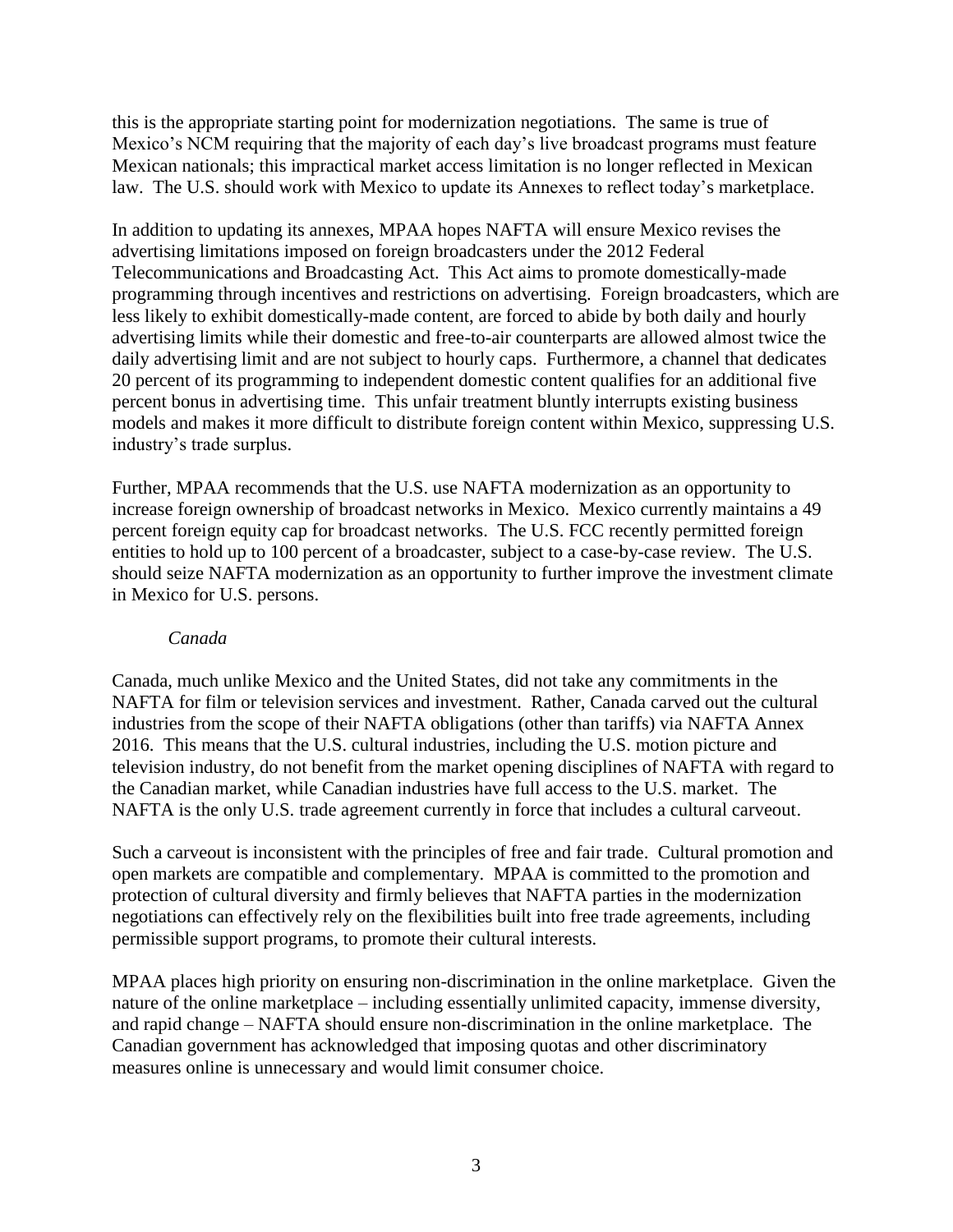In light of the effect of various distortions in its market, MPAA supports Canada's simultaneous substitution of advertising to broadcasts, including special events, which helps offset some of these distortions while also helping Canada's industry. Simultaneous substitution provides the Canadian broadcaster an independent source of revenue, increasing the value of broadcasts for Canadian broadcasters. NAFTA should affirm that simultaneous substitution is permitted without exception.

Another priority for MPAA is the elimination of foreign direct investment limitations in the paytelevision market. Canada currently limits foreign ownership in the pay-television market to 20 to 46.7 percent, depending on the specific circumstances. Neither the U.S., nor Mexico, nor any other developed market in the world, maintains such discriminatory foreign investment limitations. NAFTA modernization negotiations should aim to improve the opportunities for U.S. foreign direct investment in Canada's pay-television market.

## Intellectual Property Rights

Copyright is the lifeblood of the U.S. motion picture and television industry. As such, MPAA places high priority on securing strong protection and enforcement disciplines in the intellectual property chapters of trade agreements. Negotiated before the advent of the internet and the proliferation of online commerce, NAFTA's IP chapter is significantly out of date. A TRIPS-era agreement, NAFTA was negotiated prior to the negotiation of the 1996 WIPO internet treaties and the passage of the US Digital Millennium Copyright Act (DMCA). Consequently, NAFTA cannot address the serious challenge of online copyright theft confronted by the motion picture and television industry. Today almost one-quarter of the world's global bandwidth is dedicated to copyright infringement.

The U.S. Department of Justice (DOJ) and U.S. courts have also assessed the impact of online piracy in particular cases on the U.S. motion picture and television industry. In July 2016, the DOJ arrested and charged the owner of Kickass Torrents, an illegal file-sharing website, for distributing over \$1 billion of copyrighted materials. And, in January 2012, the DOJ charged the operators of MegaUpload.com with "running an international organized criminal enterprise allegedly responsible for massive worldwide online piracy of numerous types of copyrighted works, through MegaUpload.com and other related sites, generating more than \$175 million in criminal proceeds and causing more than half a billion dollars in harm to copyright owners."

While the U.S. motion picture and television industry is highly competitive, revenues from legitimate sales are undeniably suppressed because of massive online copyright theft. NAFTA must be modernized to effectively tackle this problem.

The U.S.-Korea Free Trade Agreement (KORUS) offers a number of good disciplines to inform a modernized NAFTA IP chapter. KORUS for the first time included a provision to criminalize unauthorized camcording in theaters, as well as civil and criminal remedies for satellite and cable signal theft. The KORUS also includes a strong framework for technological protection measures and uncompromised civil and criminal enforcement remedies.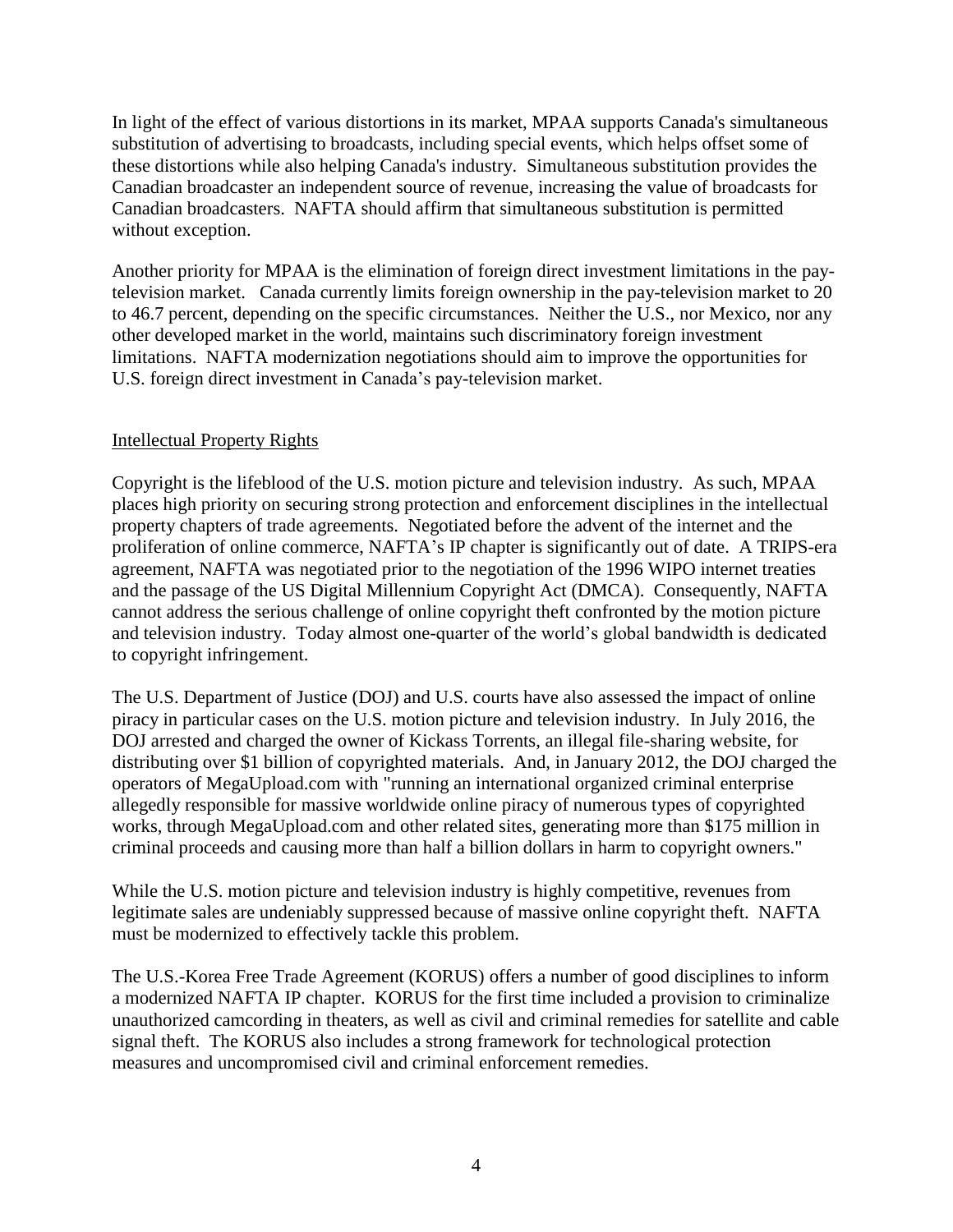The one KORUS provision that the MPAA would oppose incorporating into a modernized NAFTA is a rote recitation of Section 512 of the U.S. Digital Millennium Copyright Act (DMCA). Section 512 reflects an intent to foster a system of shared responsibility between copyright owners and service providers to deal with the problem of widespread infringement occurring over the internet. In a number of important areas that delineate this shared responsibility, however, the courts have strayed from the intent of the language and the overall purposes underlying section 512, to the detriment of content holders. Moreover, we have in recent years seen other countries more effectively and nimbly respond to online piracy in their markets through site blocking, notice-and-stay-down, and injunctive relief. As such, we recommend a new approach to this important trade policy provision by moving to high-level language that establishes intermediary liability and appropriate limitations on liability. This would be fully consistent with U.S. law and avoid the same misinterpretations by policymakers and courts overseas. In so doing, a modernized NAFTA would be consistent with Trade Promotion Authority's negotiating objective of "ensuring that standards of protection and enforcement keep pace with technological developments."

MPAA believes that a modernized NAFTA should build upon what was achieved in KORUS by harvesting discreet provisions from other negotiations and incorporating new disciplines to tackle online content theft. For example, subsequent trade negotiations have included a provision requiring aiding and abetting liability for all criminal copyright offenses. NAFTA could be modernized by ensuring that rightsholders have fully effective injunctive relief, as provided by Rule 65 of the U.S. Code of Civil Procedures.

One element of NAFTA that does not need updating is its article on exceptions and limitations to copyright. Similar to KORUS, NAFTA includes a clean recitation of the three-step test, providing both rightsholders and users a familiar and widely understood and accepted framework for exceptions and limitations to copyright. The three-step test, which is the time-tested standard reflected in TRIPS, the Berne Convention and the 1996 WIPO Internet Treaties, remains a flexible and broadly supported mechanism that supports appropriate exceptions, including in the digital environment.

In addition to these cross-cutting recommendations, MPAA offers the following market-specific observations.

#### *Mexico*

In several notable ways, Mexico's legal and enforcement regime falls short of an effective and modern copyright enforcement regime and falls short of meeting Trade Promotion Authority objectives. These include implementation of the WIPO Internet Treaties, criminalizing the act of unauthorized camcording, criminal sanctions for commercial scale infringement, civil enforcement procedures, statutory damages, criminal and customs enforcement remedies.

Online piracy is a serious and widespread problem in Mexico. There are a vast amount of infringing websites popular across Latin America, many of which are specifically targeting the Mexican market. For example, Pelis24.com, a streaming linking site, offers more than 150,000 links to more than 10,000 infringing films and television programs.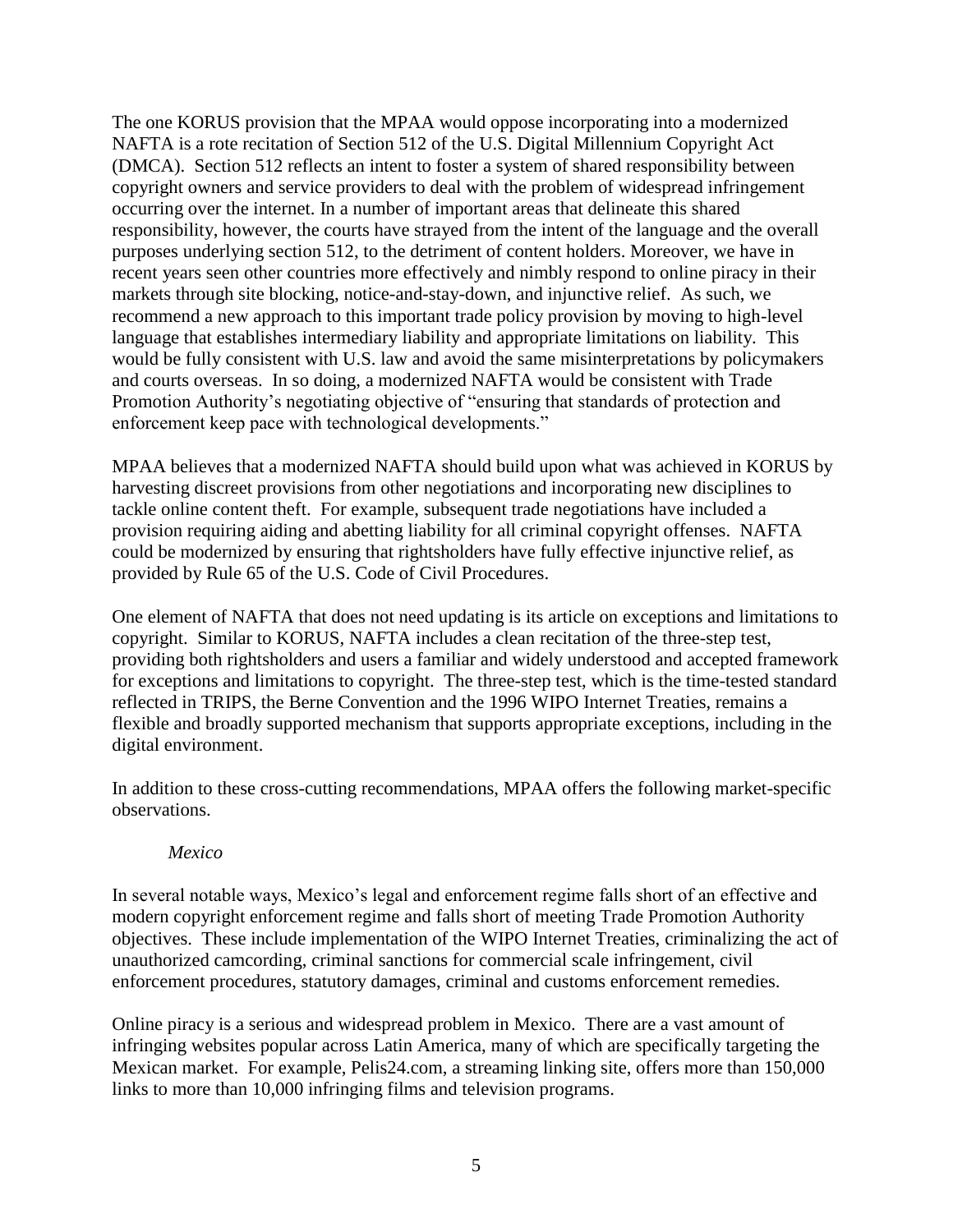Having acceded to the WIPO Internet Treaties in 2002, Mexico has failed to fully implement these treaties. These treaties are fundamental to the legal infrastructure of digital trade providing, among other things, critical protections against the unlawful circumvention of technological protection measures (TPMs) and criminalizing trafficking in circumvention devices. TPMs enable the functionality of most online business models and contribute to the diversity of offerings and price-points consumers demand. Copyright owners use TPMs to authorize the distribution and making available of their works online and to prevent the unauthorized use of their works. As noted above, a modernized NAFTA would include the KORUS FTA anti-circumvention provisions..

These treaties also recognize that certain exclusive rights of copyright owners are critical to online commerce in the internet era, including the right to control the distribution of copies (including "making available") and the right to control the manner in which their works are communicated to the public. The NAFTA must oblige all parties to implement these treaties fully. Both the U.S. and Canada have implemented these treaties; Mexico remains the outlier. Further, implementation of these treaties is imperative to meeting TPA's objective of "ensuring that rightsholders have the legal and technological means to control the use of their works through the Internet and other global communication media."

Moreover, a modernized NAFTA should include KORUS' explicit recognition of copyright in temporary copies. Temporary copies have an increasing economic importance in the digital networked environment. The making and use of temporary copies is core to a variety of methods of consuming copyrighted works. It is critical that trade agreements include clear language to clarify that temporary copies are fully subject to the reproduction right in accordance with U.S. law.

The unauthorized camcording of films in Mexican theaters continues to cause significant harm to the U.S. motion picture industry. Eighty-five audio and video recordings of MPAA member company films were linked to Mexican theaters in 2016 placing Mexico as the most egregious foreign market globally for unauthorized camcording of MPAA member company films. Over 90 percent of online piracy during a movie's theatrical run is driven by illegal camcords. Unlike the U.S. and Canada, Mexico has not criminalized the act of unauthorized camcording of films in theaters. Criminalizing the act of unauthorized camcording of films in theaters would assist not just U.S. rights holders whose films are being stolen, but also local theater owners and legitimate online and physical markets that are having to unfairly compete with the illegal sites that distribute these infringing camcords. As noted, KORUS included an effective camcording provision.

Currently in Mexico criminal sanctions for commercial scale infringement are only available if the infringement is for profit. This has hampered enforcement against the above-discussed camcording problem but also against online infringement, such as peer-to-peer piracy, that may be on a scale that is immensely harmful to U.S. rightsholders but nonetheless occur without profit by the infringer. The modernized NAFTA like other U.S. bilateral free trade agreements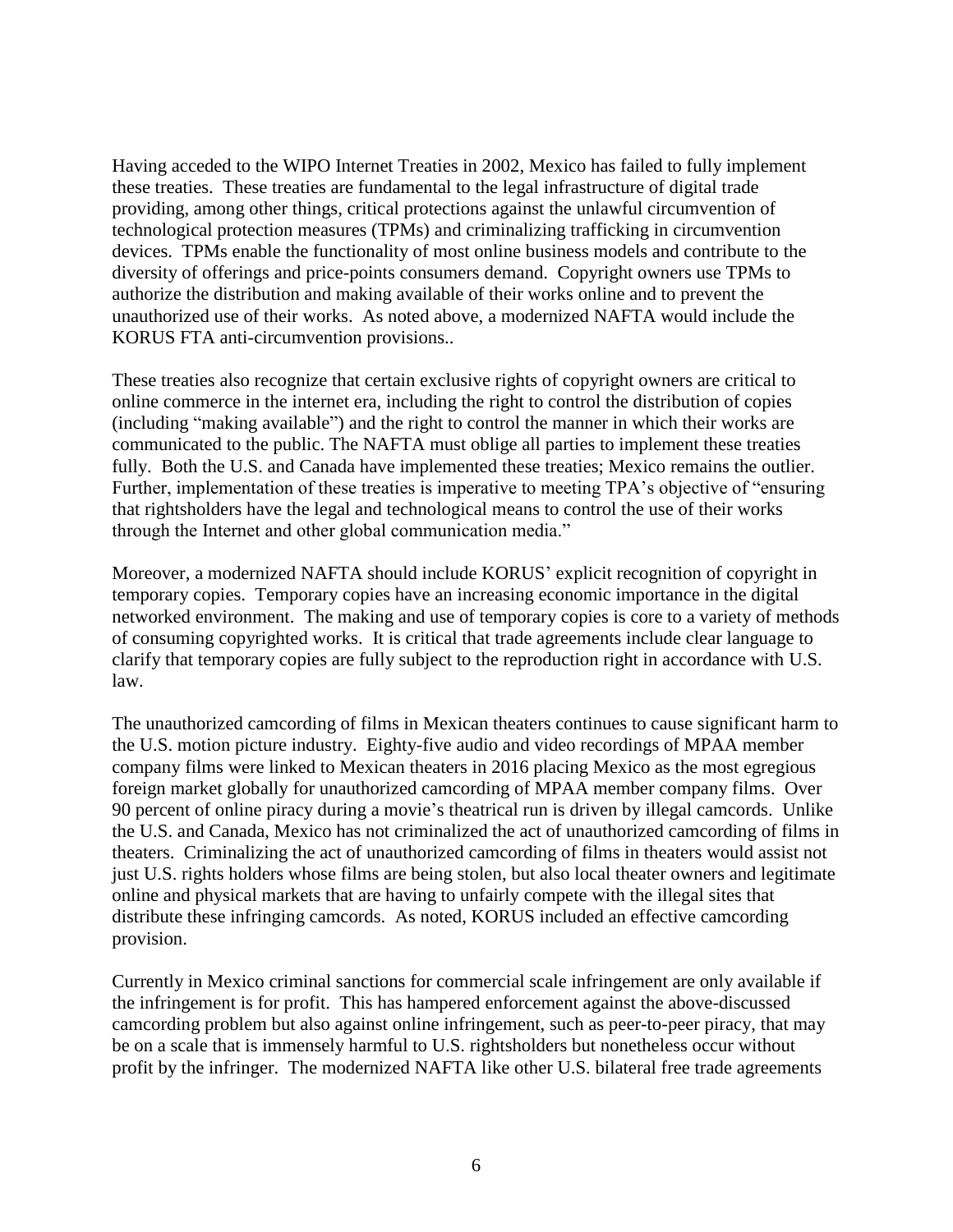must provide for criminal sanctions against commercial scale infringements without proof of profit motive.

Civil enforcement in Mexico is hampered because of limitations in the Telecommunications Law that prohibit ISPs from disclosing customer's personal information to rights holders seeking civil recourse against alleged infringers. MPAA and its member companies place the highest priority on securing both the legal and practical tools necessary to protect intellectual property rights in the digital age. As discussed above, a modernized NAFTA should include provisions that support legal frameworks which promote accountability and the rule of law and create incentives for intermediaries to cooperate with rights holders in combating this serious ongoing problem.

A modernized NAFTA should include a provision requiring deterrent-level statutory damages – a staple of U.S. free trade agreements since NAFTA. Although the U.S. Copyright Act has always provided for statutory damages, this provision is lacking in Mexico. Statutory damages compensate copyright holders for infringement when actual damages are difficult or impossible to calculate. In many cases of infringement, especially online, the fact of harm – even massive harm – is certain, but the amount of harm is difficult to quantify. Statutory damages provide a deterrent remedy against infringers and ensure that running an infringement-based business does not pay. For these reasons, this remedy is critical to our free trade agreements.

It is critical that our North American neighbors recognize the importance of preventing counterfeit trademark or pirated copyright goods from entering the channels of commerce, whether in the domestic market or intended for foreign markets. As such, Mexico should provide its customs authorities the ability to act *ex-officio* against imports, exports, goods in transit, and goods in free trade zones. Moreover, criminal penalties for counterfeiting and piracy, including providing the authority to order seizure of suspected infringing goods, forfeiture or destruction of such goods and destruction of material and implements used in their creation, and seizure of assets derived from infringements – should be part of the NAFTA IP chapter.

#### *Canada*

In addition to the cross-cutting intellectual property issues highlighted above, it is imperative that Canada extend the term of protection for all works measured by the life of the author to life plus 70 years. Extension of the term of protection for copyrighted works has a direct benefit to the creators of these works, as well as consumers. An extended term creates entrepreneurial opportunities, encouraging investment in new creative works, as well as the preservation, restoration and reissuing of older works in exciting new formats. This provides consumers more choice and preserves our cultural heritage. More than 90 countries around the world agree that extending copyright terms to the global minimum standard is necessary and appropriate in today's highly inter-connected world with simultaneous distribution of a wide variety of copyright-based products. U.S. FTAs after NAFTA have ensured that our trading partners move towards reciprocity for copyright term. Extending Canada's term of protection will ease the disparity of protection between Canada and its NAFTA partners, facilitating trade in copyrighted works across North America.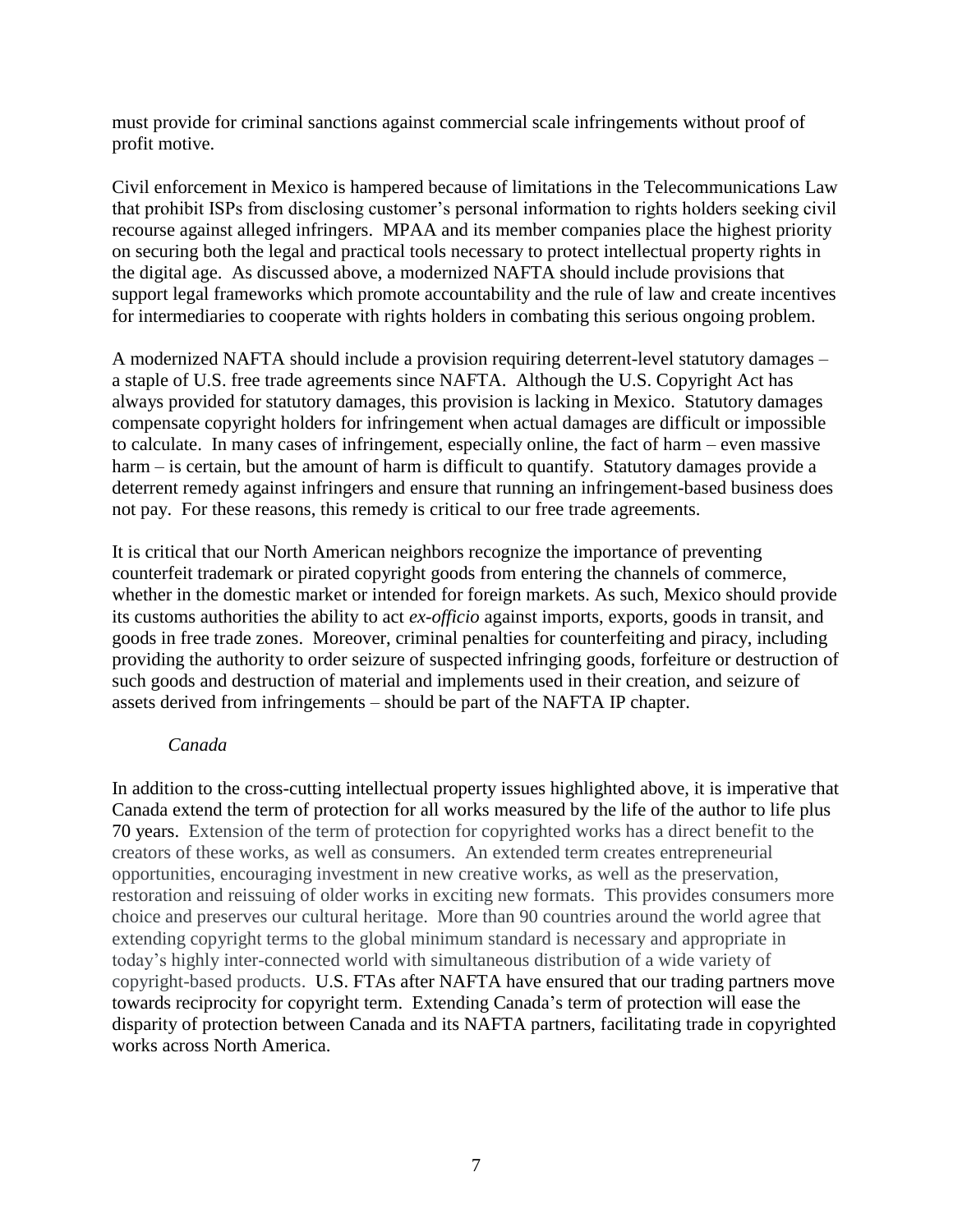### Digital Trade

The legitimate online marketplace for film and television content continues to expand and diversify. Today there are more than 450 legitimate online services around the world providing high-quality video on demand content to consumers. It is high-quality content that drives the success of these platforms and technological developments to respond to this demand.

Consider the following: Sandvine recently reported that in the U.S. "streaming audio and video now accounts for 71% of evening traffic in North American fixed access networks. Sandvine expects this figure will reach 80% by 2020." Cisco estimates that by 2020, there will be one million minutes of video content crossing global IP networks each minute. And the U.S. Chamber of Commerce Global IP Center's 2017 IP Index found a high correlation between strong copyright protection and innovative technologies for enjoying content. The Index also found that countries with high levels of copyright protection had wider and more convenient access to video content – more than double the level of advanced and easy access home entertainment.

Establishing disciplines that recognize the integral role of content in the online ecosystem, as discussed in the above intellectual property and services sections, is critically important to facilitating legitimate digital trade. Also important are provisions to ensure the free flow of data between markets and to prevent localization barriers. Finally, a modernized NAFTA should prohibit the assessment of duties on digital products delivered by electronic commerce.

#### Goods and Customs

MPAA member companies export a range of filmed entertainment products to Mexico and Canada delivering U.S. produced content to theaters, video rental stores and retail establishments, and free and pay television operators. These products fall under tariff lines 3706.10 and 3706.90 (cinematographic film) and 8523 (discs, tapes, digital cinema packs --hard drives used to distribute films to theaters globally – and other media, including matrices and masters for the production of discs).

It is noteworthy that Mexico's Most Favored Nation tariff rate on digital cinema packs, DVDs and Blu-ray discs is 35 percent. It is important that there is no erosion of the current preferential zero tariff rate in the modernization negotiations.

#### Closing

The six major studios of the MPAA distribute film and television content throughout North America, maintaining a healthy trade surplus with both Canada and Mexico. Notwithstanding this singular achievement, there are serious disparities between the level of market access and intellectual property protections offered by the U.S. as compared to its closest neighbors.